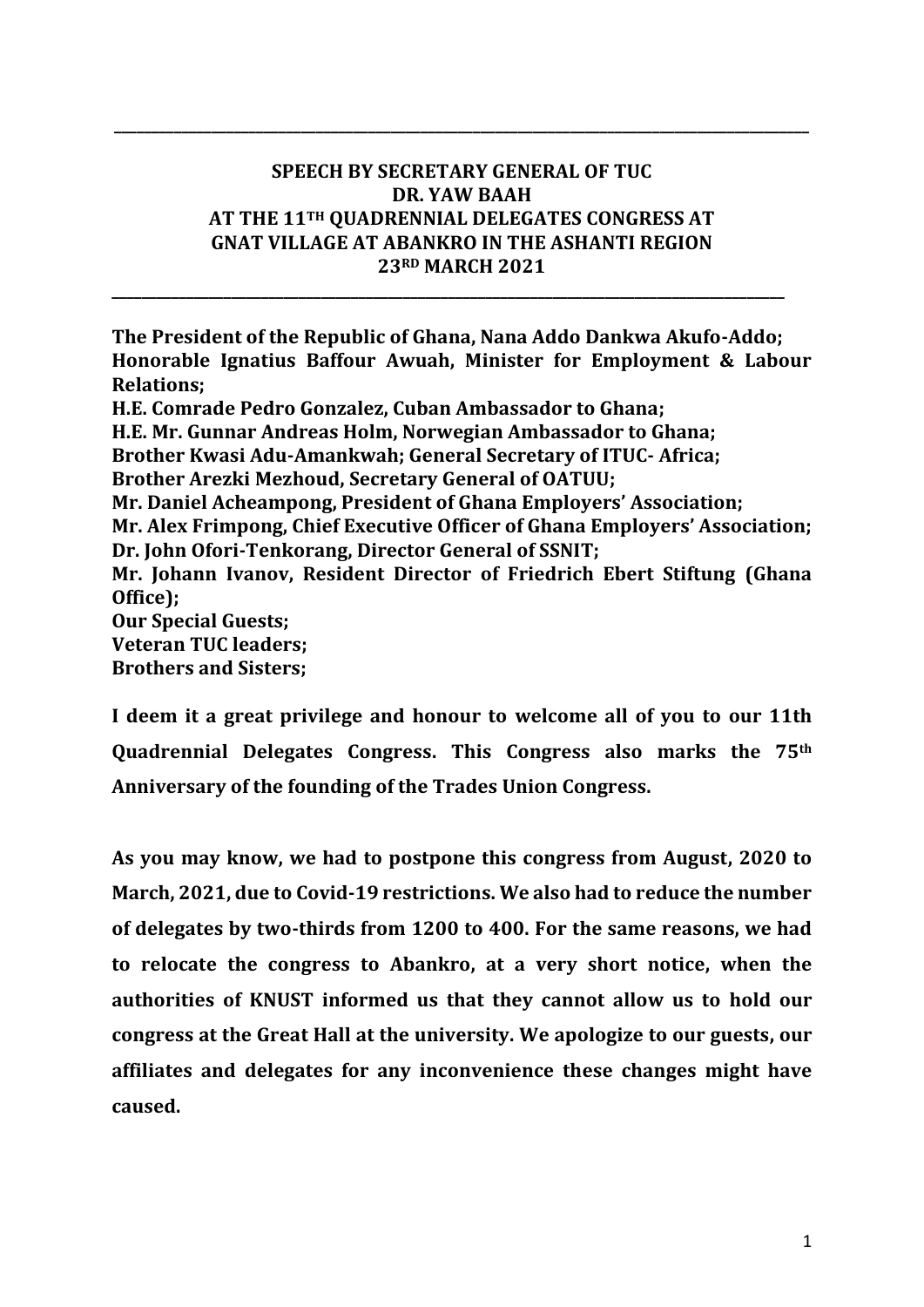**On behalf of the TUC Family and all the delegates and guests at this congress, I would like to congratulate the President on his re-election. I would also like to congratulate Hon. Baffour Awuah on his re-election as MP for Sunyani West and on his reappointment as Minister responsible for labour.** 

**Seventy-five years ago, the Trades Union Congress (TUC) was established in the offices of the Railway Workers' Union in Sekondi-Takoradi to promote and protect the interests of the working people of the then Gold Coast. This was in response to the appalling working conditions at the time.** 

**During the colonial period, the private sector of Gold Coast's economy was dominated by foreign investors in mining, manufacturing, construction, commerce, timber, exports, banking, and shipping. There were very few workers in wage employment at the time. Apart from those in the colonial public administrative structures (i.e., colonial government services), most of the wage earners were employed in these sectors. The relationship between the private sector employers and their employees was not different from the relationship that existed between the British colonial government and the indigenous people of the then Gold Coast - a relationship based on what one academic referred to as "British–contrived sets of values and relationships: ruler and ruled, employer and employees, a white progressive civilization versus backward tribes with a preference for leisure".** 

**This false notion and the atrocious and inhuman policies based on it was a major determinant of the horrible working conditions the working people of the Gold Coast had to endure during the colonial period - low wages, forced labour, long working hours, poor health and safety standards, job insecurity, and total absence of workers' participation in decisions that directly affected their lives.**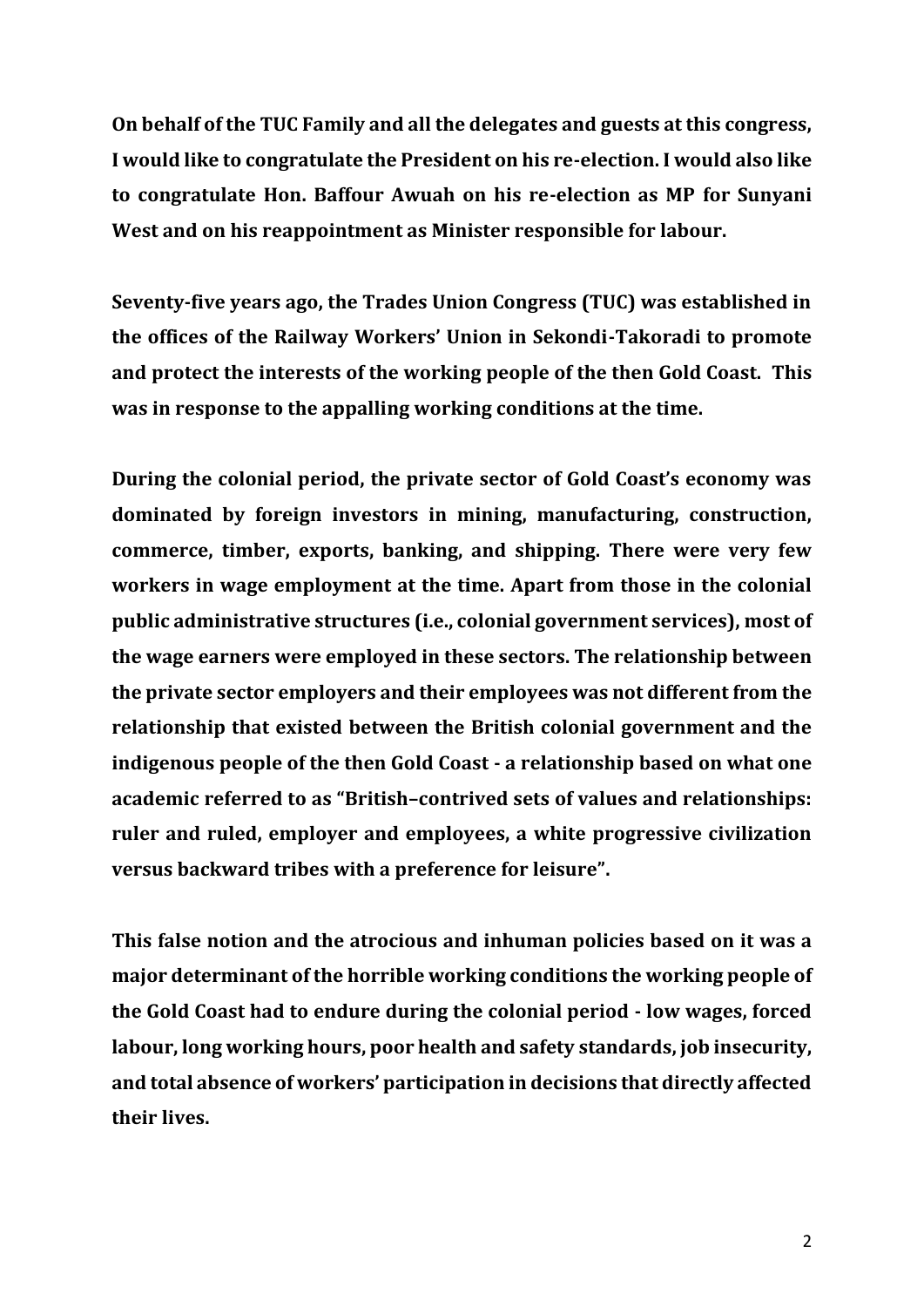**Confronted with such hostile colonial policies and very harsh working conditions, Gold Coast workers, naturally, had to resist. It was the quest for social and economic justice and the struggle for the dignity of African people that led to the emergence of trade unions in the country and, subsequently, the establishment of the TUC in 1945. This was to ensure that workers could participate in decisions that affected their lives at the workplace and by so doing improve their living standard.**

**A few years after TUC was established it became the centre of political agitations. TUC worked with the independence movement and mobilized workers in all sectors across the length and breadth of the country to support the struggle to free the country from the shackles of colonialism. TUC's national character, its spread and influence over the entire workforce made it an important ally in the struggle for political independence which was proudly achieved in March 1957, under the leadership of Kwame Nkrumah.** 

**TUC has since become institutionalized with influence that transcends the world of work because of the significant role it played in the struggle for independence from British colonial rule. The TUC is now recognized and respected by all the important actors in the Ghanaian society.** 

**So far, TUC has managed to guard the legal regime that allows workers to form or join a union of their choice and to bargain collectively. For instance, TUC used its influence in the Constituent Assembly that drafted the 1992 Constitution to ensure that trade union and workers' rights are firmly entrenched in the Constitution.** 

**As we celebrate 75 years of TUC's existence, we are conscious not only of our achievements but we are also aware of the challenges ahead of us in the**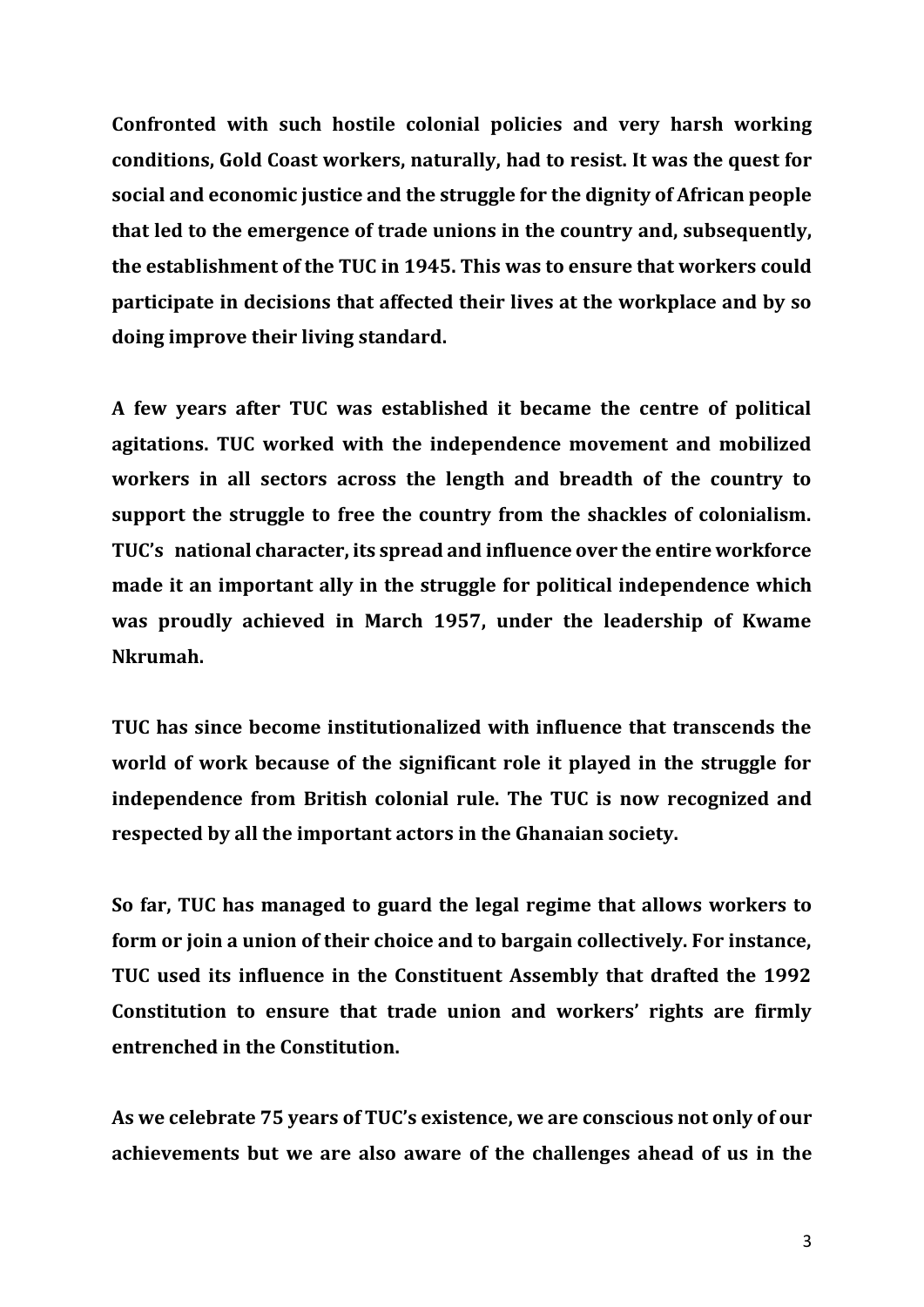**rapidly changing world of work, as aptly captured in the theme for this congress:** *75 years of TUC: Building Stronger Unions in the Changing World of Work".* 

**Many people have contributed to the growth and development of the TUC in the last seventy-five years. We pay tribute to all the great leaders of the TUC and leaders of its affiliates. But we dedicate the celebration of our 75th Anniversary to all the hardworking union members who have paid union dues from their meagre salaries to sustain the TUC and its affiliates all these years.** 

**Four years ago, five of us were given a mandate to lead this great union at the 10th Quadrennial Delegates Congress which was held at KNUST in Kumasi. We were under no illusion that the mandate was an easy one. We knew that stepping into the shoes of great union leaders like John Tettegah and others was not an easy task. The situation was worsened by the global corona virus pandemic which no one predicted. The world has not been the same since March, 2020 when the global lockdown started. Over hundred million people have since been infected and nearly three million have died. In Ghana, nearly 90,000 people have been infected and more than 600 people have died.** 

**We have all been witnesses to the devastating effects of covid-19 on businesses, employment, livelihoods, health and well-being. As we all know, anything that affects employment and conditions of employment affects trade unions and their leadership. This is the unprecedented situation in which we found ourselves as leaders of TUC.** 

**Nevertheless, we managed to achieve something significant in this quadrennial. At least, we can collectively boast of a relatively peaceful industrial relations atmosphere in the last four years. This was due, largely,**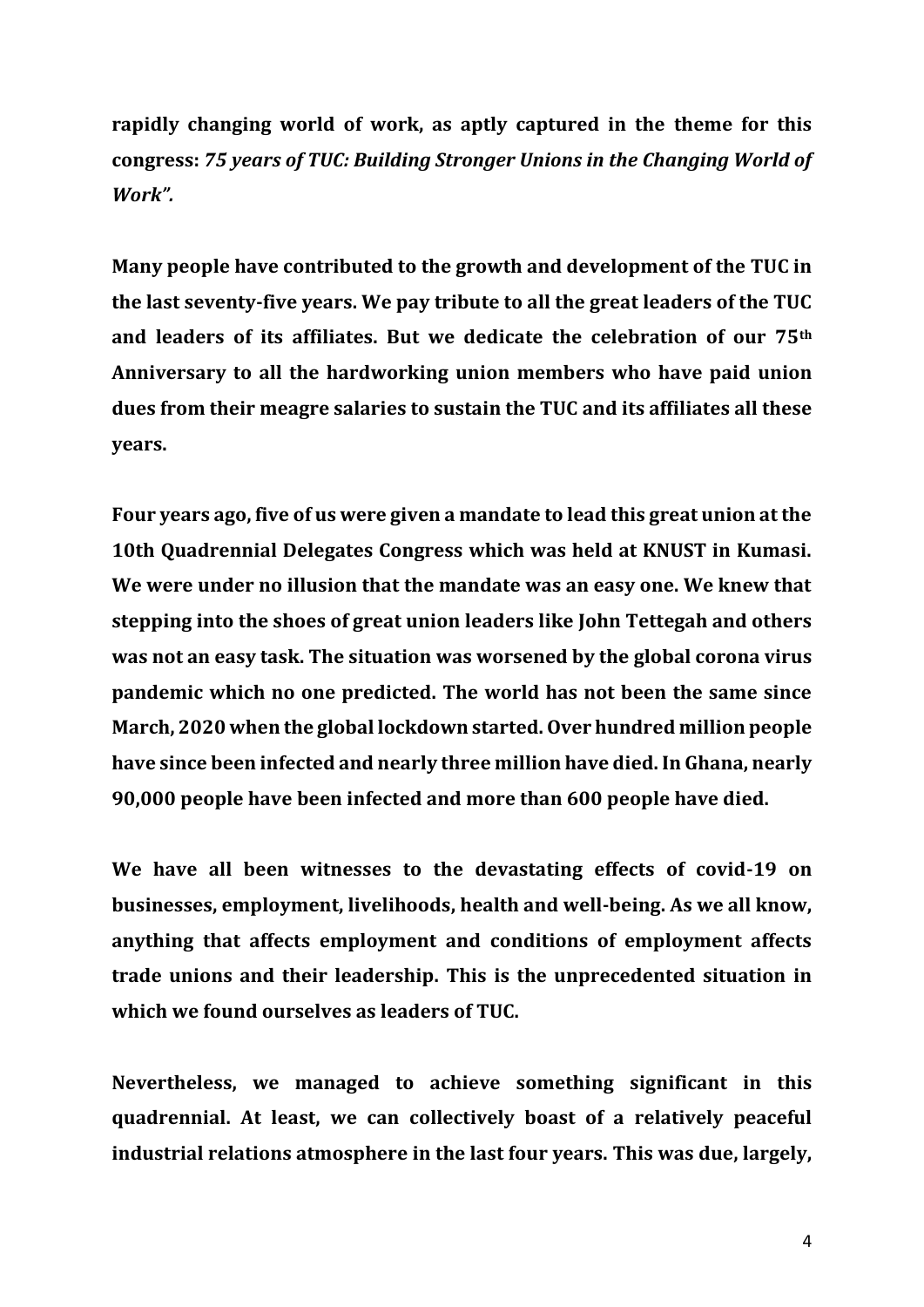**to a stronger social partnership among labour, employers and government. I would like to take this opportunity to commend Hon. Baffour Awuah (Minister for Employment and Labour Relations), Hon. Ken Ofori-Atta (Minister for Finance), Mr. Daniel Acheampong and Mr. Alex Frimpong (President and CEO of Ghana Employers' Association respectively) for the cooperation and support we received from them.** 

**The hands-on approach to labour relations which was adopted by the Ministry of Employment and Labour Relations, was particularly remarkable. The strikes that were recorded during the period under review were isolated incidences that should not have occurred in the first place, if the parties involved in those industrial disputes had brought their issues to the attention of the Ministry at the right time. The prevention-is-better-thancure approach Hon. Baffour Awuah adopted required that he was constantly available for dialogue. There were times where the Chief of Staff had to come in very quickly to prevent or douse some fires that could potentially escalate uncontrollably. I am sure, with this hands-on approach, the peace on the labour scene will be sustained. We can even improve upon this achievement by extending the social partnership to cover all ministries so that they can also appreciate the implications of labour issues for national development and human security.** 

**In addition to the peace on the labour scene, another achievement in the last four years, which has made all of us very proud, has to do with the refurbishment of the Trade Union Hall (The TUC Headquarters in Accra). That iconic building has been transformed and truly modernized. We achieved that through the collective efforts of the TUC and its affiliates with the support of government. We did not only refurbish the building, we completed it. The construction of the building started in 1958. The first three floors were completed with a loan from the CPP government (which was**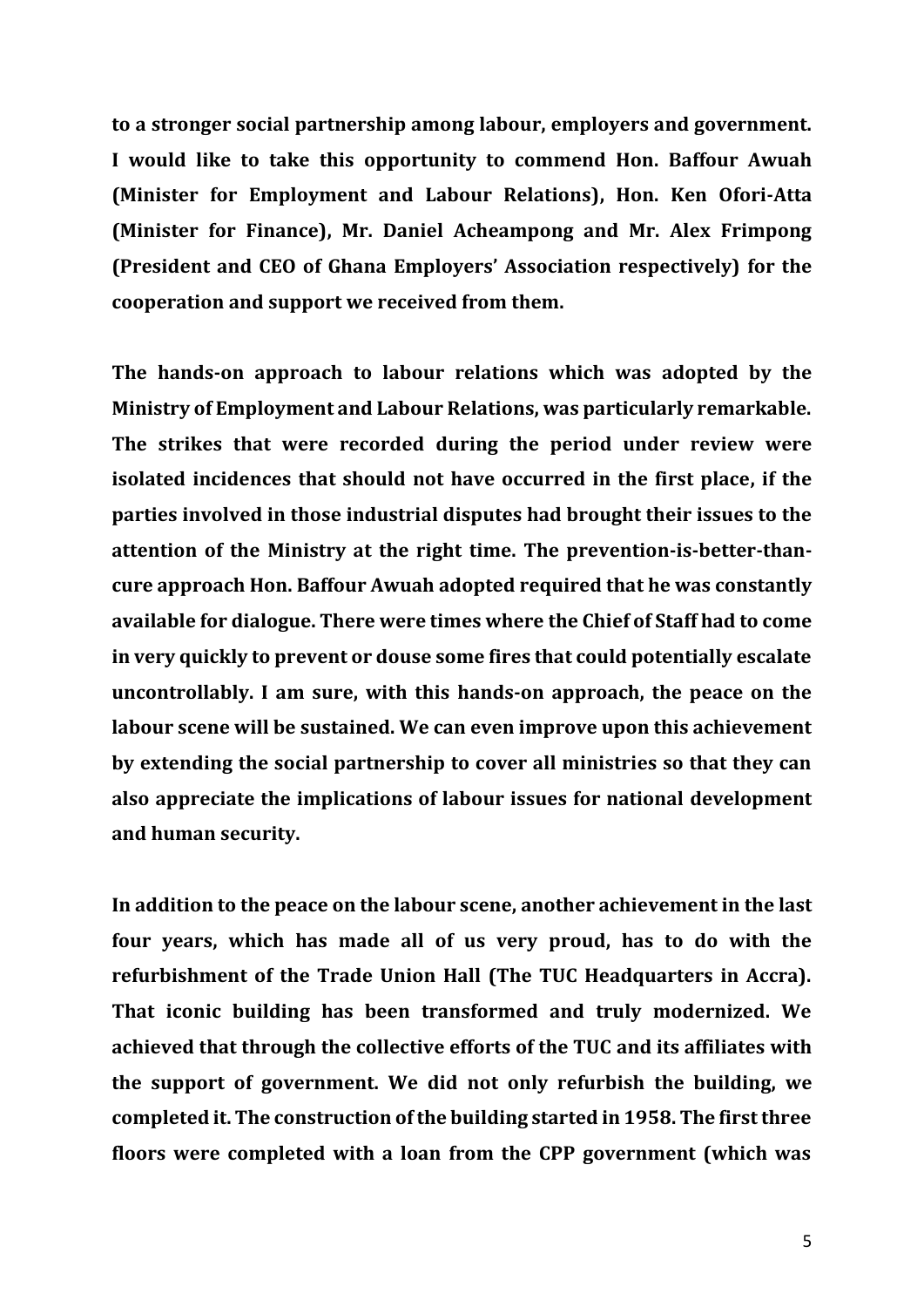**later converted into a grant). The fourth and fifth floors were built by the contractor (an Israeli company) who used them as the company's offices until they were transferred to TUC. The sixth floor was empty until one month ago. Today, we have converted the sixth floor into additional 20 offices. It took a total of 63 years to complete the building and that was achieved in the last quadrennial. We now have 195 offices in the building, three conference rooms, a canteen, a bank, a post office and a large space for a health centre, including a big space for a pharmacy.** 

**I would like to pay special tribute to my colleague Executive Committee members for all these achievements and for their immense support – Brother Rev. Richard Kwasi Yeboah (Chairman), Brother Alex Nyarko-Opoku (Vice Chairman), Sister Philomena Aba Sampson (Vice Chairperson) and Brother Joshua Ansah (Deputy Secretary General).** 

**On behalf of my colleague Executive Committee members, I thank all members of General Council of TUC for their support. The staff of TUC deserve special thanks for their support. Let us all be proud of what we have achieved individually and collectively during the quadrennial which is ending today.** 

**The Chairman, Brother Richard Yeboah is retiring from the TUC leadership after this Congress. The rest of us have expressed our readiness to continue to serve this great union in the next quadrennial. We hope this Congress will re-elect us because we have more to offer this great union.** 

**The challenges ahead are real. We will have the opportunity to discuss these challenges this afternoon at the business session when I present a full report covering our activities in the last four years and when the Policies and**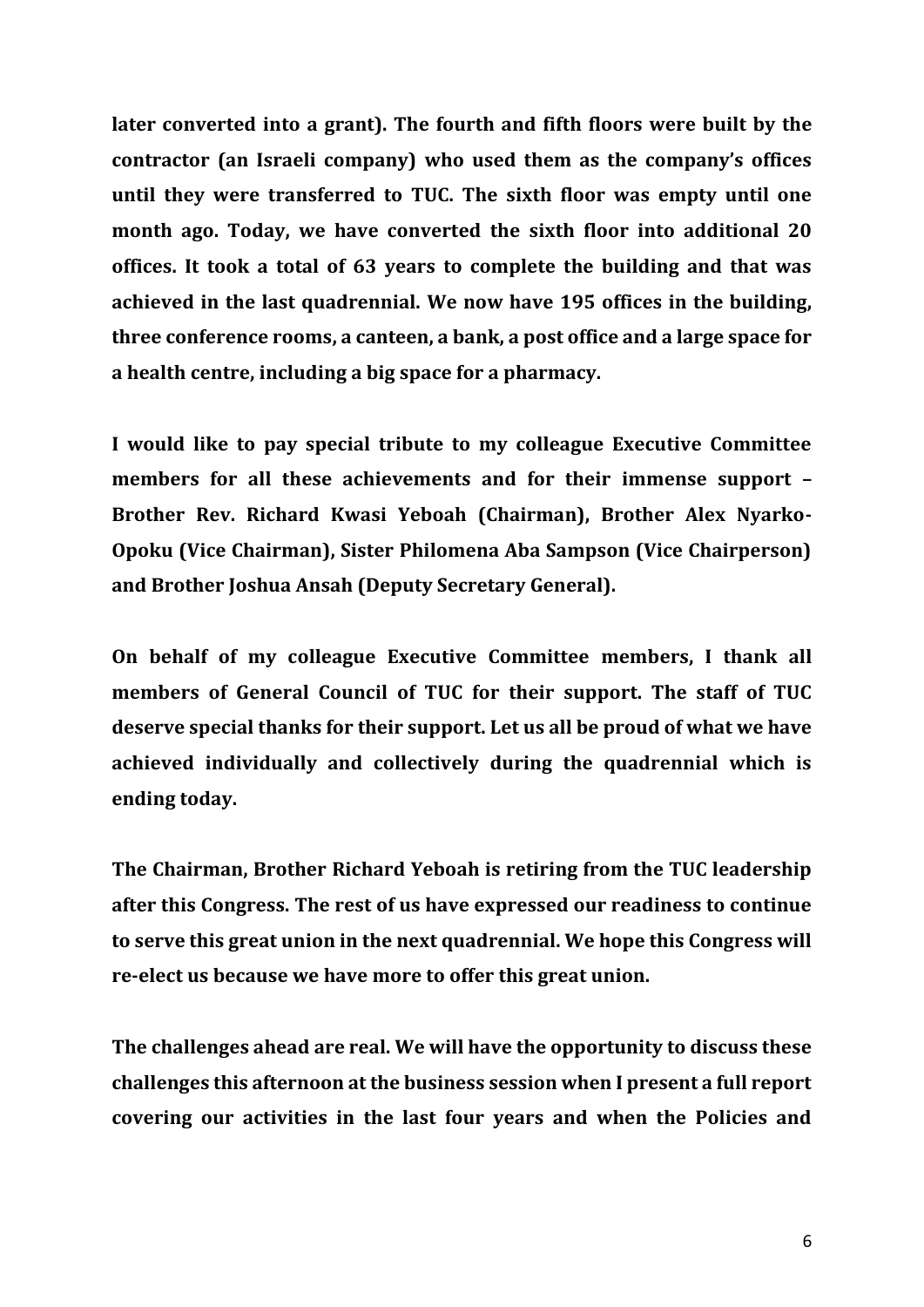**Resolutions Committee presents the Congress Policy Statement and resolutions on some of the key challenges.** 

**Since H.E. The President and the Minister for Employment and Labour Relations and some of our special guests will not be here during the business session, let me take this opportunity to mention a few of these challenges.**

**Mr. President, too many Ghanaians are working under very poor conditions; earnings are too low for a large section of the Ghanaian workforce; just about 12 percent of the total workforce have access to pension and for those who are lucky to have access to pension nearly 80 percent of them receive less than GHS1000 per month; income inequality is increasing because a very tiny fraction of Ghanaians are benefiting directly from the remarkable economic growth we have witnessed in Ghana in the last three decades or so; formal and decent jobs are very hard to find and so the informal economy has now become the main source of employment and livelihoods for about eleven out of the estimated thirteen million Ghanaians in the workforce. Consequently, millions of Ghanaians, including workers, are poor. We believe that Ghana can do better with the resources available to us.** 

**Mr. President, I would like to highlight pensions. Last year government committed itself to top-up lump-sum benefits for retirees who retired under Act 766 whose lump-sum benefits from their past credit plus payments from their second-tier schemes fell short of the lumpsum paid to their counterparts who retired fully under PNDC Law 247. Mr. President, we are expecting the payment of the lumpsum top-up this year, as promised. In fact, workers who are retiring in 2021 are facing the same challenge. They all deserve lump-sum top-up.**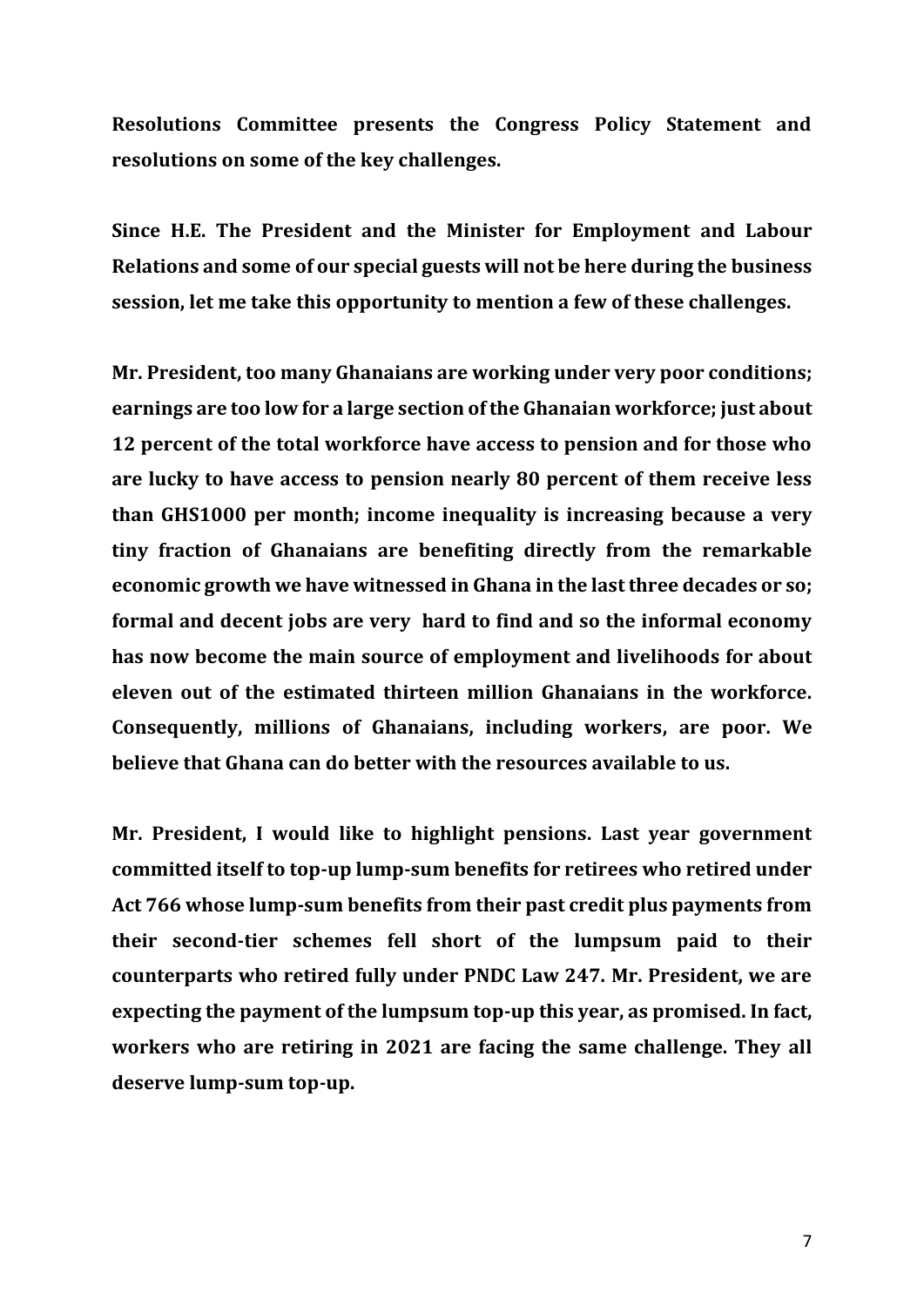**We are aware that the Director-General of SSNIT, Dr. John Ofori-Tenkorang and his team are working on this assignment. We are confident they will do a good job and provide the basis for the computation of the top-up. Since 2017, SSNIT has improved its operational efficiency tremendously under the leadership of Dr. Addo Kufour and Dr. Ofori-Tenkorang. The number of employers paying contributions to SSNIT increased by 20 percent from 54,000 to 65,000; active contributors to SSNIT grew by 28 percent from 1.27 million to 1.63 million; the net assets of SSNIT increased by 13% from GH¢ 8.4 billion to GH¢S9.52 billion; administrative cost as a percentage of total expenditure decreased from 9.4% in 2017 to 6.6% in 2020; and more importantly, retirees now receive their first pension within two weeks of submitting their pension application compared to 47 days or even a longer period which was used to process pension applications. In 2019, we had the opportunity to visit all the regions with the Director-General, Dr. Ofori-Tenkorang and a team of dedicated staff, to participate in Regional Councils of Labour forums on pensions. We look forward to continuing our educational programmes on pension when the pandemic is over.** 

**Mr. President, before I conclude my remarks on pensions, we would like to draw your attention to our concerns about your government's policy to allow a parallel non-contributory scheme for security agencies. We think such a policy will undermine the solidarity principle which is the bedrock of all successful pension schemes. We trust that you will reconsider that position because we believe that there are alternatives to this policy that, if adopted and implemented, can improve pension for all of us.** 

**I would also like to highlight the need for the establishment of the proposed National Unemployment Insurance Scheme. In 2020, government promised to establish this scheme which is being designed to include training and retraining and job search assistance programmes as some of its key**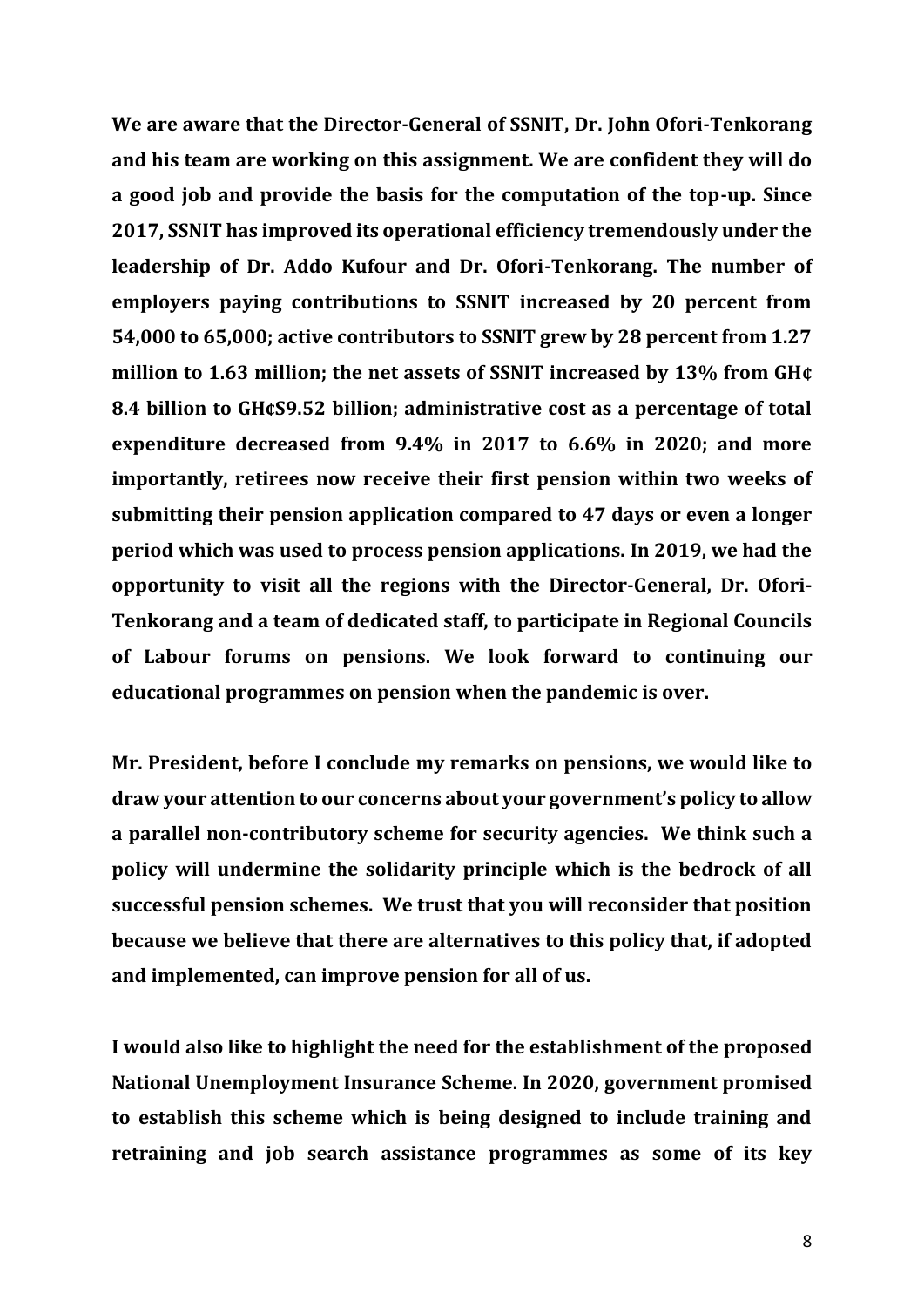**components to support all those who have lost their jobs due to Covid-19. We are looking forward to working with the social partners to complete the process of establishing the Unemployment Insurance Scheme this year.** 

**Another important issue which needs to be highlighted is housing for workers. We think government's approach to the delivery of housing should change radically. Instead of congregating large housing units in specific locations in and around the cities, we urge government to consider giving housing loans to workers and make it possible for more workers to benefit from rent-to-own housing schemes. Our expectation is that all workers in both the private and public sectors will be able to own their homes at their preferred locations which they can fully pay for within 20 years of their working lives. We expect the proposed National Development Bank to focus attention on housing loans for workers.** 

**There is also the issue about workers' education. In 2016, the Board of Trustees of SSNIT agreed to fund the reconstruction of TUC's Ghana Labour College in Accra, as part of its corporate social responsibility to mark the 50th Anniversary of the establishment of SSNIT. Just after the buildings at the college were demolished for the project to begin there was a change of government and a change of leadership at SSNIT which necessitated a comprehensive review of all such corporate social responsibility projects. We have since continued to engage SSNIT Board but we have not made any good progress yet. We hope we can make very good progress this year. This Congress will discuss and adopt a resolution on the establishment of Workers' Education Fund. We appeal to government, employers and international partners to support us financially and technically to reconstruct our Labour College and to revamp workers' education.**